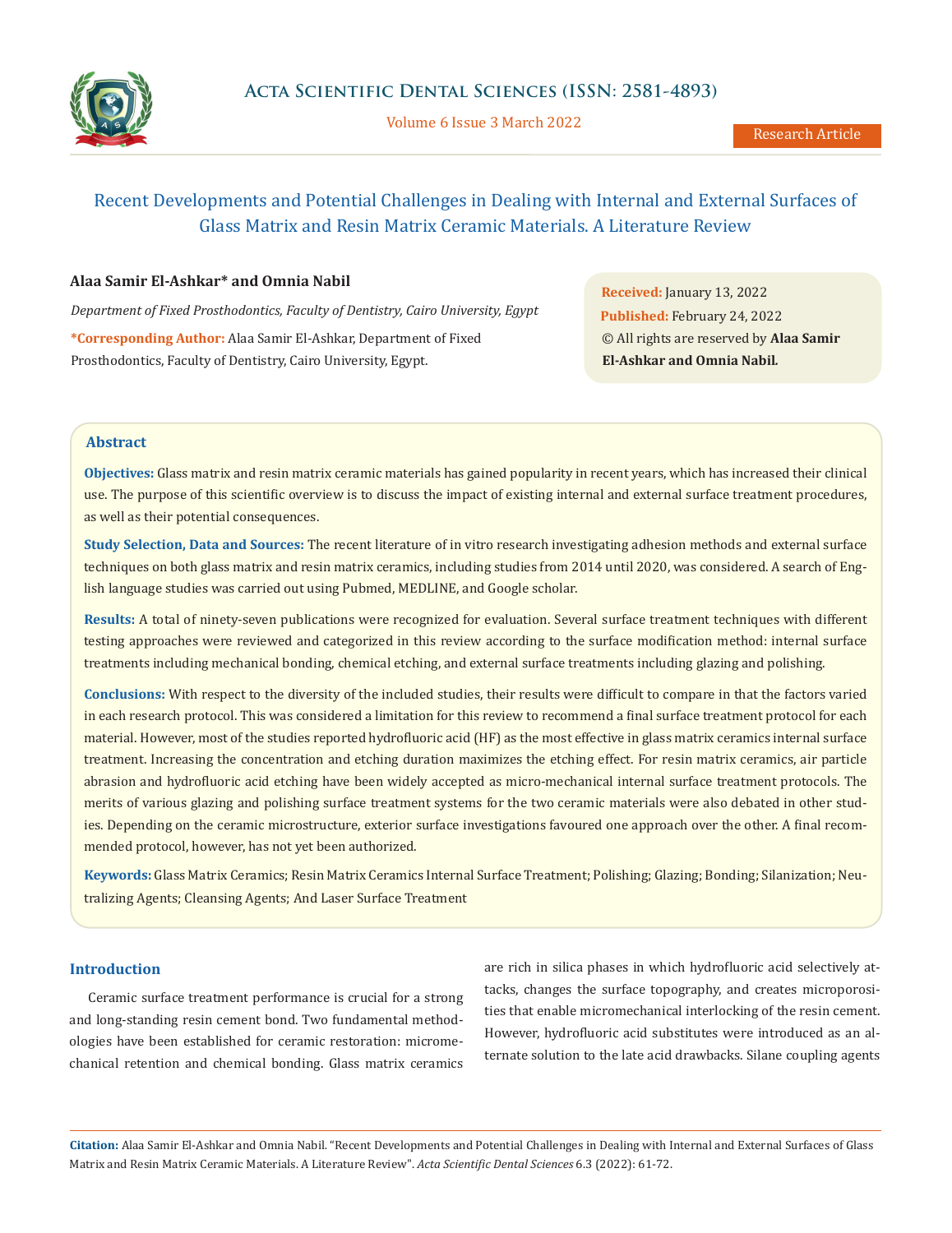are intermediaries. They enhance chemical bonding of the resin cement with the etched ceramic surface with limited data on new monomers as substitutes. Glazing has been the gold standard for external surface treatments for glass matrix, with few drawbacks. Rupture of the glazing layer increases the roughness of the surface, resulting in clinical concerns such as opposing tooth wear, microbial biofilm retention, periodontal tissue irritation, staining, and lower crack propagation resistance. The researchers advocate reglazing or polishing ceramic restorations as options to attain improved surface smoothness for the reasons stated above. Resin matrix ceramics are a relatively new addition to the dental ceramics classification. Scientists are investigating the bonding and finishing methods for these materials in an effort to determine which is the most dependable. The aim of this review was to evaluate invitro studies investigating various surface treatment protocols for both internal and external surfaces of glass matrix and resin matrix ceramics.

## **Materials and Methods**

#### **Search Strategy**

The available data was reviewed using the Google Scholar and PubMed databases. On March 15, 2020, the study was performed. The review covered papers that were published between January 1, 2014, and January 1, 2020. The research papers included in this review studied the multiple approaches for treating the internal and external surfaces of zirconia restorations. Invitro investigations, reviews of literature, and systematic reviews are the focus of the research. The subsequent search terms, as well as their combinations, were investigated: "Glass matrix ceramics", "Resin matrix ceramics", "Internal surface treatment", "Polishing", "Glazing", "Bonding", "Silanization", "Neutralizing agents", "cleansing agents", and "Laser surface treatment" (Table 1).

| <b>Topics</b>   | <b>Criteria</b>                                                                                                                                                                                  |
|-----------------|--------------------------------------------------------------------------------------------------------------------------------------------------------------------------------------------------|
| Data base       | Google scholar, PubMed, MEDLINE                                                                                                                                                                  |
| Date range      | 2014-2020                                                                                                                                                                                        |
| Keywords        | Glass matrix ceramics, Resin matrix ceramics<br>Internal surface treatment, Polishing, Glazing,<br>Bonding, Salinization, neutralizing agents,<br>cleansing agents, and Laser surface treatment. |
| Language        | English                                                                                                                                                                                          |
| Type of paper   | Invitro studies, Review of literature, system-<br>atic review                                                                                                                                    |
| Type of journal | Dental Journals                                                                                                                                                                                  |

**Table 1:** Criteria for research selection for this review.

#### **Articles reviewed and data extraction**

Two evaluators read each of the included articles independently. Invitro studies evaluating various internal surface modification and priming techniques for glass matrix ceramics and resin matrix ceramics were used as inclusion criteria. Furthermore, investigations examined various exterior surface techniques in terms of polishing, glazing, and coating. Exclusion criteria were studies on: (1) Zirconia; (2) Intra-radicular posts; (3) Implant superstructure; (4) Polycrystalline ceramics.

#### **Results**

A total of 97 articles were selected after searching and scanning the databases. It was impossible to examine the data quantitatively due to the significant variety of research publications in terms of study design, testing methodologies, and outcome factors. In terms of surface treatment approaches, the articles are summarized in figure 1.

## **Discussion**

#### **Glass matrix ceramics**

## **Internal surface treatment methods of glass matrix ceramics**

Various internal surface treatment methods are mentioned in the literature for glass matrix ceramics. These methods are divided into chemical conditioning with hydrofluoric acid, other acids, and mechanical conditioning such as sand blasting and lasers. Yet the chemical conditioning method is the most commonly used.

# **Chemical surface treatment methods of glass matrix ceramics The hydrofluoric acid**

HF chemical conditioning of glass matrix ceramics changes the surface topography (by selectively dissolving the glassy phase and forming surface hydroxyl groups (-OH)). The micromechanical surface changes are primarily caused by the dissolution of the glassy phase in the glass produced by the fluoride substitution to oxygen in the Si. F4 glass. HF acid is a weak acid. Thus, the glass matrix dissolution process does not rely on the "acidic" property of HF. Basically, the term "Acid Etch" is a misrepresentative term and, therefore, "HF etching" is favoured. Despite the fact that HF is considered a golden standard for chemical conditioning, the use of HF acid is hazardous and encounters some drawbacks. When dissolved, the fluoride ion is released and can penetrate tissue, leading to skin burns and various systematic problems because of its high toxicity [1]. The risk of over-etching, H-F residual acid might be entrapped inside the crevices, or the surface irregularities will continue to

**Citation:** Alaa Samir El-Ashkar and Omnia Nabil*.* "Recent Developments and Potential Challenges in Dealing with Internal and External Surfaces of Glass Matrix and Resin Matrix Ceramic Materials. A Literature Review". *Acta Scientific Dental Sciences* 6.3 (2022): 61-72.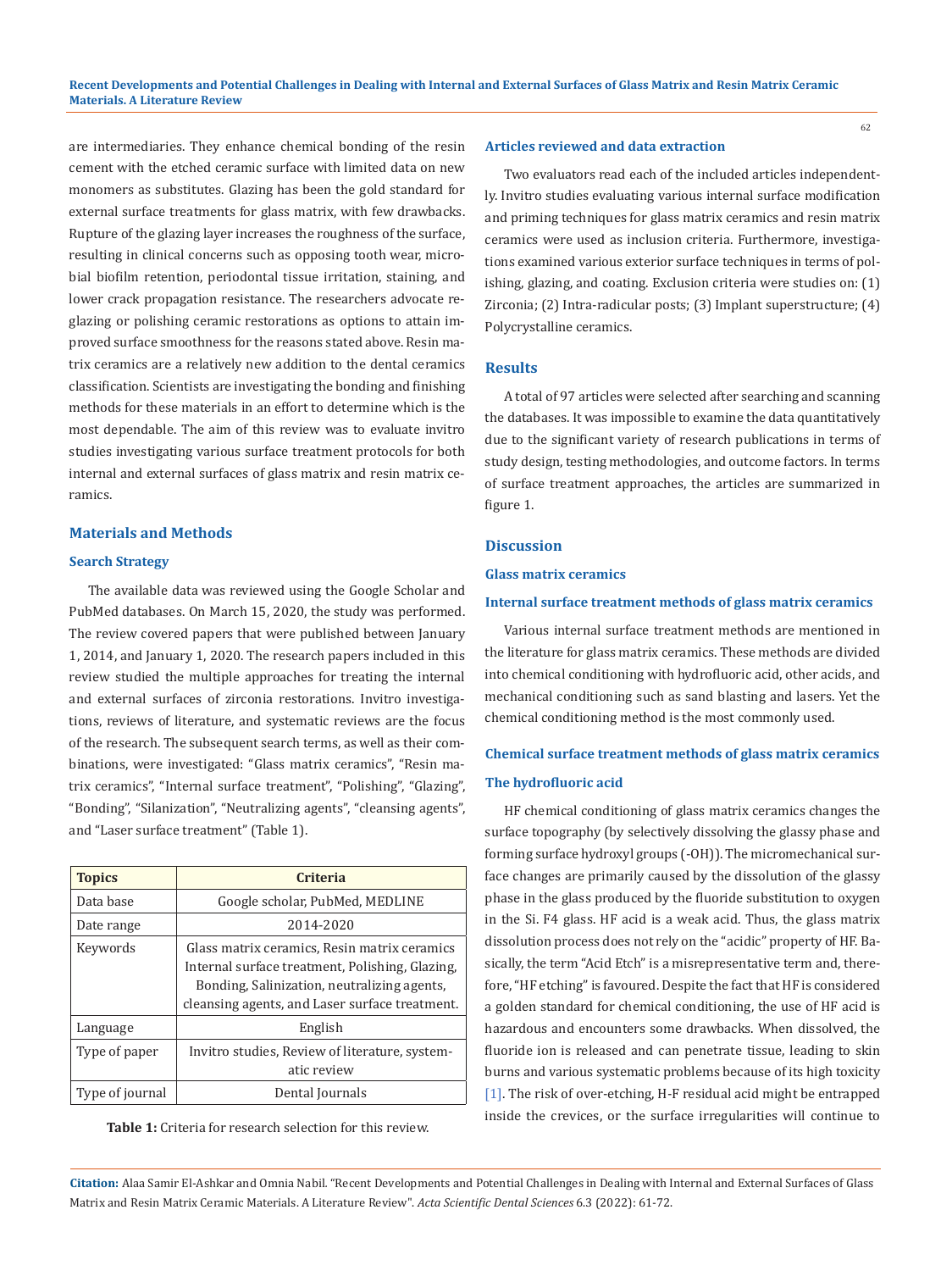### **Recent Developments and Potential Challenges in Dealing with Internal and External Surfaces of Glass Matrix and Resin Matrix Ceramic Materials. A Literature Review**

dissolve the surface, which will adversely affect the bond strength. Moreover, the acidic medium of the H-F residues affects the resin polymerization and thus results in poor adhesion strength or poor bond strength [2]. correspondingly, the concentration over etching, 10% HF demonstrated the most evident etching pattern with unsupported crystals and areas with topography similar to over-etching. While the partially supported crystals contained by the glassy matrix were absent, with an etching time extended to 20 seconds. This adversely affected the lower flexural strength of the specimen. Even with the buffered HF, the same over etching pattern was noted [3]. Preheating has the potential to improve the bond strength of lithium disilicate glass ceramic with a 5% HF concentration. Sundfeld., *et al*. "found that preheating 5% HF at 70°C increased micro shear bond strength values for 5% HF, with statistically similar results to non-preheated 10% HF at room temperature. While preheating, both the ceramic surface and the HF showed no statistical significance between other groups. This can be attributed to heat acting as a catalyst by dramatically increasing the rate of chemical reactions as temperature rises. The heat treatment causes the ionised HF to become more agitated, causing it to move faster and cause more vigorous collisions with lithium disilicate, resulting in greater removal of glassy matrix. When compared to 10% HF at room temperature, the preheated 5% HF achieves statistically similar micro shear bond strength values and etching patterns [4]. A number of chemicals were introduced to substitute HF. Some H-F Substitutions were point out in literature as Phosphoric acid, acidulated phosphate fluoride (APF), Ammonium bifluoride (ABF), Ammonium polyfluoride, Buffered Hydrofluoric acid.



**Figure 1:** Illustrates a schematic description of the surface treatments discussed in this review for both glass matrix ceramics and resin matrix ceramics.

**Citation:** Alaa Samir El-Ashkar and Omnia Nabil*.* "Recent Developments and Potential Challenges in Dealing with Internal and External Surfaces of Glass Matrix and Resin Matrix Ceramic Materials. A Literature Review". *Acta Scientific Dental Sciences* 6.3 (2022): 61-72.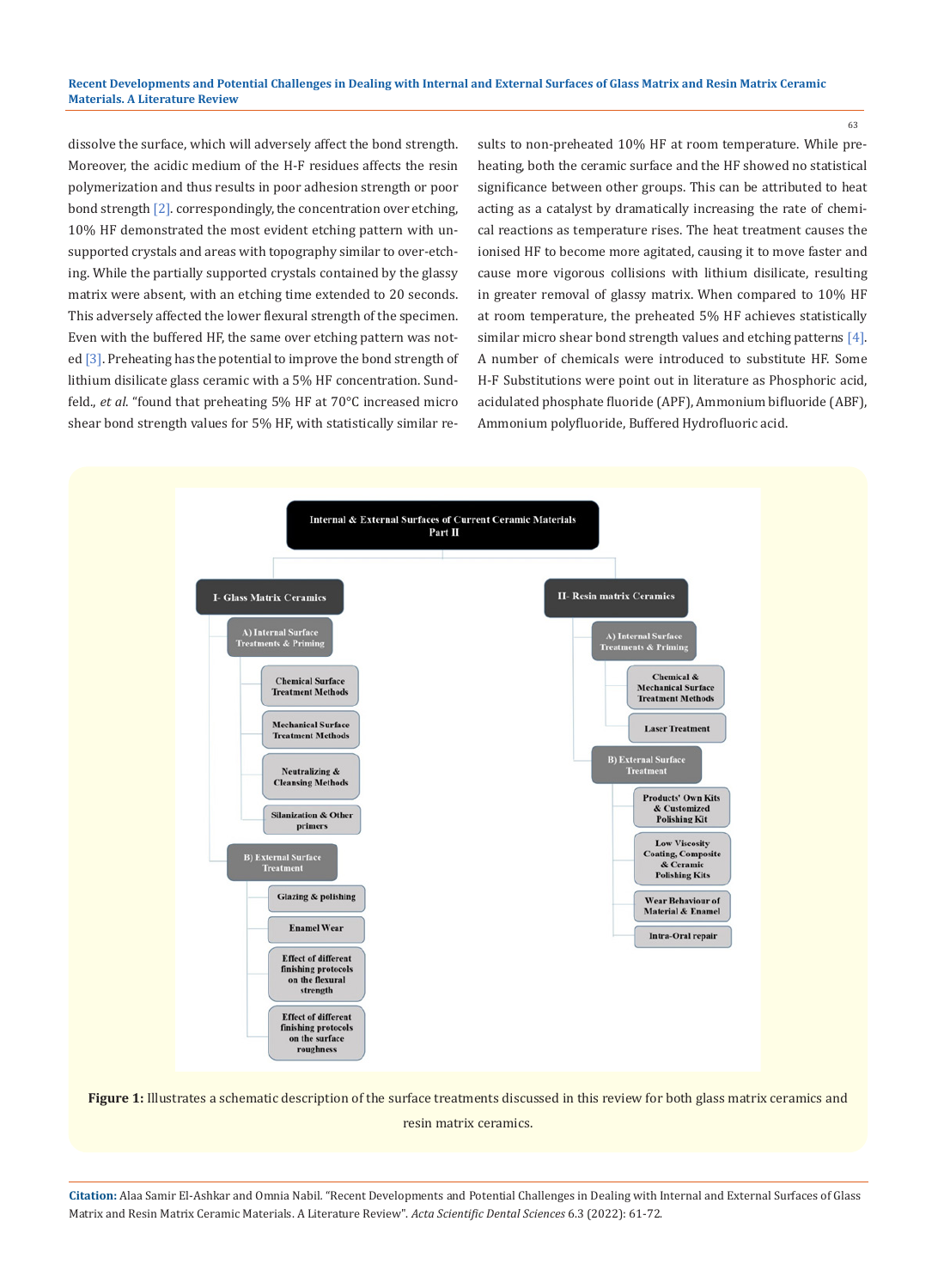## **HF acid substitutes**

#### **Phosphoric acid**

The application of 40% phosphoric acid for 5 s or 60 s did not show any obvious morphological change on the ceramic surface under SEM observation. This might be attributed to the acidity being inconsequential in the etching process, whereas the title role of fluoride in the atomic displacement with silicon dioxide is of major significance [1]. In conclusion, 37.5-40% phosphoric acid makes a good cleanser for the porcelain surface and fluoro-silicate deposits [2].

#### **Acidulated phosphate flouride**

When the etching time with 1.23% acidulated phosphate fluoride (APF) gel of the leucite-reinforced ceramic was extended up to 10 minutes, the resultant shear bond strength value was insignificantly divergent to that after etching with 9.6% HF acid for 4 minutes.The APF is mostly efficient with leucite-based ceramics rather than lithium disilicate, because the dissolving behaviour and pattern differ between leucite and lithium disilicate containing glass ceramics. The crystalline leucite has a faster dissolution rate than lithium disilicate crystals [5].

#### **Ammonium Bi-fluoride (ABF)**

ABF is less toxic and hazardous than HF. ABF forms a linear defect etching pattern because it mainly attacks phase boundaries and cracks that already exist or are caused by leucite crystals in leucite-reinforced glass matrix ceramics. Carpena., *et al*. "reported that the etching patterns of ABF are very similar to those created when HF is applied for a shorter time and at a lower concentration. Carpena., *et al*. "concluded that etching current glass matrix ceramics with HF results in statistically higher mean bond strengths compared to etching with ABF<sup>[3]</sup>.

#### **Ammonium poly-fluoride (APF)**

APF is a glass matrix etchant, notably less toxic than HF. In selfetching ceramic primer (Monobond Etch and Prime, Ivoclar Vivadent, Schaan, Liechtenstein), APF stabilises the silane coupling agent in a highly reactive form during storage. Volkel., *et al*. "the mono-bond etch and primer etching effect was less evident than the etching effect of HF acid, yet adequate to produce sufficient micro-retention for a reliable adhesive bond. The Mono-bond etch and primer (Ivoclar Vivadent) did not cause over-etching to the glass matrix ceramics surface when the etching time was doubled. Unlike 5% HF, which causes over etching and detached lithium disilicate crystals [6].

#### **Buffered oxide etch (BOE)**

Also known as buffered HF or BHF, Its primary use is in the etching of silicon dioxide (SiO2)  $[6]$ . It is a mixture of a buffering agent, such as ammonium fluoride (NH4F), and hydrofluoric acid (HF). Antonio., *et al*. "investigated the etching efficacy of both 5% HF and 9% Buffered H-F. The findings showed that the HF 5% displayed higher shear bond strength analysis at 15 seconds. While 9% HF recorded a lengthened reaction time because of its buffered composition. The author recommended HF etching with concentrations of 5% or 9% for 15 s to 60s as a surface pre-treatment of Vita Mark (VITABLOCS® from VITA Zahnfabrik), VITA Enamic from VITA, e.max (IPS e.max CAD, Ivoclar Vivadent) and VITA Suprinity® , (VITA Zahnfabrik) [7].

## **Mechanical surface treatment methods of glass matrix ceramics**

Sand blasting or air particle abrasion (APA) is done to roughen the ceramic surface by blasting it with alumina (Al2O3) particles. 25 to 50 um alumina powder is ordinarily used in glass ceramics at a pressure of 0.28 Mpa [1]. The negative aspect of the sandblasting method is the formation of surface micro-crack in the course of the impact of the alumina powder particles on the glass matrix ceramic. This might adversely affect the mechanical strength of the surface layer, which would basically affect its durability and clinical performance.

Uwalaka., *et al*. "evaluated the influence of APA on the flexural strength of glass matrix ceramics. The sandblasting caused an array of critical defects, which under tensile stress instigate early failure in innumerable failure manners, originating at occlusal contacts or cementation surfaces. Fracto-graphic analysis of the failed bi-axial flexural strength samples showed fracture origins. In the lithium disilicate specimens, the fracture initiated at the resin-ceramic interface, while the leucite samples demonstrated interfacial and interior flaw failure [8]. Sandblasting (Al2O3, 30 m, 1 bar) of zirconia-reinforced lithium-silicate ceramic (VITA Suprinity®, VITA Zahnfabrik) has also been shown to significantly reduce flexural strength [9].

Concerning bonding, the air particle abrasion might contaminate the surface with alumina powder particles. After salinization,

**Citation:** Alaa Samir El-Ashkar and Omnia Nabil*.* "Recent Developments and Potential Challenges in Dealing with Internal and External Surfaces of Glass Matrix and Resin Matrix Ceramic Materials. A Literature Review". *Acta Scientific Dental Sciences* 6.3 (2022): 61-72.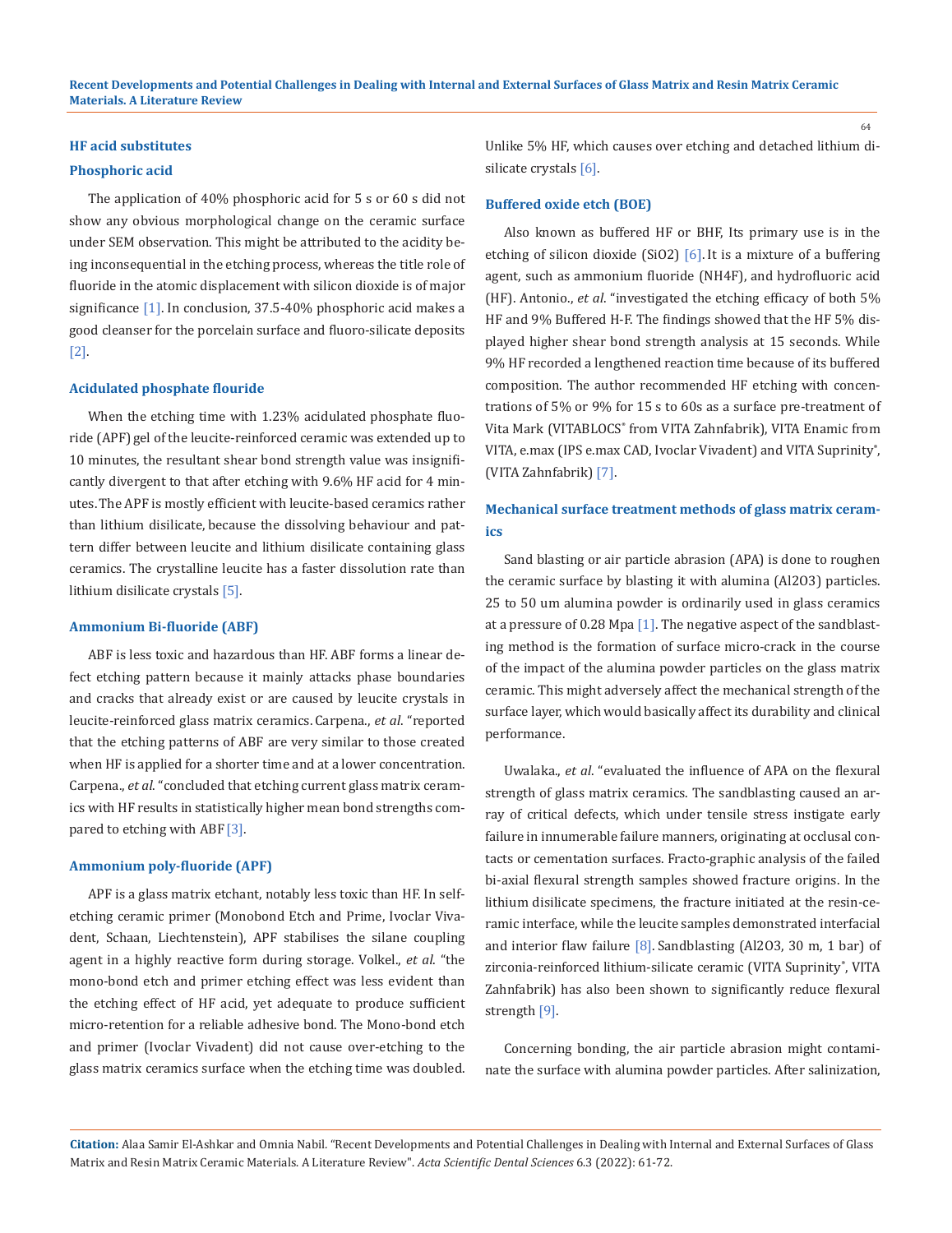Al-O-Si linkages can be formed on the alumina particle contaminated surface. These show weaker bonding links than-Si-O-Si-and are more susceptible to bond degradation [10].

In recent literature, lasers have also been used to alter the glass matrix ceramic surface. The laser can eliminate particles by means of an ablation process, which consists of micro-explosions and vaporization. The surface is exposed to laser beam radiation. The laser energy is absorbed and transformed into heat energy. The heat energy leads to melting of the surface and creates surface irregularities. The resultant surface modifications enhance adhesion. Nd: YAG and Er: YAG lasers were evaluated in terms of surface roughness and bond strength of glass ceramics [11,12].

For the Feldspathic ceramics, the surface was randomly melted and corroded without any fissures or cracks in both lasers [11]. In Liu., *et al*. "study, the Nd: YAG laser was shown to be as effective as HF for etching the surface of feldspathic porcelain [12]. In contrast to Akpinar., *et al*. "the Nd: YAG laser achieved lower bond strength compared with HF and sandblast. While the femtosecond laser could create stronger bond strength [13], SEM observation revealed that the Er: YAG laser created irregular lithium disilicate crystals on the surface of the lithium disilicate glass matrix ceramics. The laser power was directly proportional to the surface irregularities. The higher the laser power, the greater the irregularities of the ceramic surface [1,11].

#### **Neutralizing and cleansing methods**

Some HF acid remnants might be left inside the crevices of the etched surface. These residues lower the pH value of the etched ceramic surface, which undesirably affects the bonding by hindering the polymerization of resin cement. Also, low pH fastens the hydrolysis reaction of silane, affecting the bond strength and stability [14].

Succeeding surface treatment and conditioning sequential steps of glass matrix ceramics, a neutralizing step is essential to reactivate the HF etched ceramic surface and remove the acid remnants [9]. The aim of neutralizing agents is to counterbalance the pH of the etched ceramic surface, correspondingly arresting any further topographical changes by the HF action. Thus, they significantly improve the bond strength with resin cements.

## **Neutralizing agent**

Their mechanism of action mainly relies on calcium, which is

the most common ingredient in neutralising agents. Calcium gluconate is chiefly used to cure HF burns. Calcium ion binds to fluorine ion on the etched ceramic, causing it to rinse away, leaving a clean, reactive, high surface energy surface for silane to bond to. The neutralising agent promotes the bond strength and does not have a direct effect on bonding. Ploypim., *et al*. "evaluate the effect of neutralising agents on the shear bond strength of hydrofluoric HF etched porcelain in non-aging and aging conditions. The results showed that the calcium gluconate and calcium carbonate groups reported the highest values comparable to the HF and ultrasonic groups. The application of neutralizing agents did not affect the bond strength in either the non-aging or aging conditions [14].

#### **Cleansing agents**

Saliva contamination of the restoration during the try-in procedure might form a protein layer on its surface. Such contamination could undesirably affect the bonding of restorations and subsequently lead to loss of the restoration. The aim of cleansing agents is to remove Fluorosilicate deposits resultant from the H-F etching, salivary proteins contaminating try in paste remnants after try in procedure and any other contaminants on the etched surface [15]. From the cleansing agents used in literature: a) Water spray and air drying. b) Sodium hypochlorite, c) Air polishing device with sodium bicarbonate, d) 37% phosphoric acid, e) 96% isopropanol and f) Re-etching with 5% hydrofluoric acid [15]. The universal cleaning paste, Ivoclean (Ivoclar Vivadent), is reported as a valuable agent for the decontamination of ceramics. It has proven its efficiency in cleaning saliva contamination on zirconia ceramics. Despite this fact, its effect on the bond strength of lithium disilicate is not entirely clear. Comlekoglu., *et al*. "evaluated three cleaning methods (water spray, sodium hypochlorite, and cleaning paste) after saliva contamination and reported that all the methods did not increase bond strength [15]. Yoshida., *et al*. "water rinsing of saliva-contaminated lithium disilicate resulted in lower surface energy of substrate than non-contaminated lithium disilicate [16].

Dos Santos., *et al*. "evaluated the effect of 37% phosphoric acid and ultrasonic cleaning used to remove the remaining hydrofluoric acid on the shear bond strength (SBS) between lithium disilicate and resin cement. The ultrasonic cleaning showed complete removal of all surface contaminants (fluorosilicate deposits and salivary proteins). The phosphoric acid didn't efficiently remove the contaminants [17] Kim., *et al*. "ultrasonic cleaning was more effective in contaminant removal than air-water spray cleaning. It is

**Citation:** Alaa Samir El-Ashkar and Omnia Nabil*.* "Recent Developments and Potential Challenges in Dealing with Internal and External Surfaces of Glass Matrix and Resin Matrix Ceramic Materials. A Literature Review". *Acta Scientific Dental Sciences* 6.3 (2022): 61-72.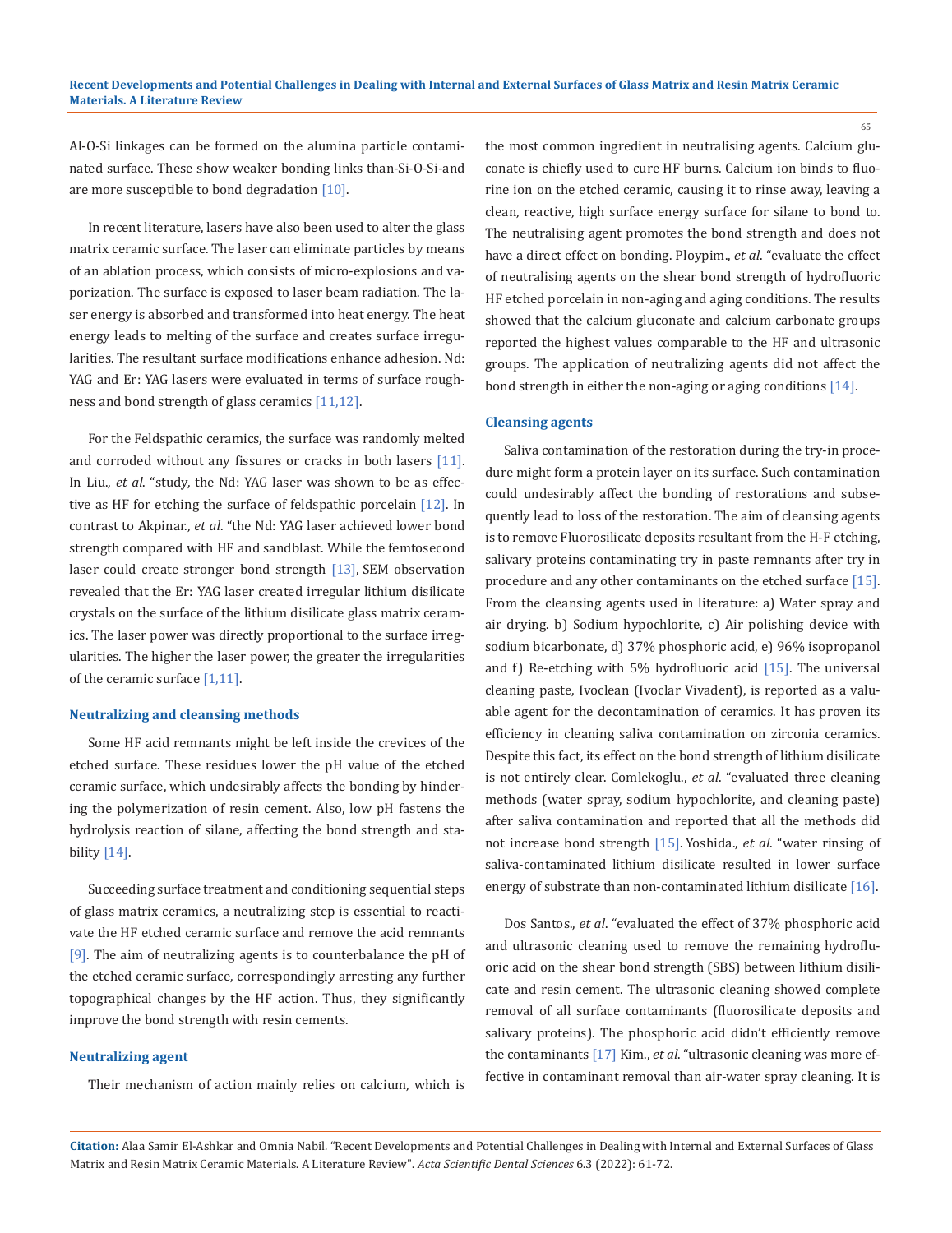due to the fact that the effect of high-frequency vibrations results in the detachment of salivary contaminants from the lithium disilicate surface [18]. In accordance with Sriamporn., *et al*. "who reported that ultrasonic cleaning after etching with HF for 5-10 minutes in distilled water resulted in maximum cleansing and optimal bond strength [14] Lapinska., *et al*. "reported that HF acid re-etching after saliva treatment was the most effective method for removing lithium duplicates contaminated with saliva and/or a silicone disclosing medium [19]. In conclusion, ultrasonic cleaning removed fluorosilicate salts, neutralizing agent remnants, and H-F acid remnants. It also promoted the surface energy without changing surface topography.

#### **Silanization and other primers**

Conditioning the HF etched ceramic surface with a Silane coupling agent leads to the formation of covalent and hydrogen bonds, which improves the bond strength of the glass matrix ceramics. The silanes are bi-functional/dual reactive with an inorganic group that reacts with Si-OH on the ceramic surface via siloxane bond and condensation reaction. They also have an organic group that can chemically bond to carbon double bond methacrylate-based resins. The most commonly used silane agent in dentistry is  $\gamma$ -MPTS or MTS, MPS, 3-methacryloxypropyltrimethoxysilane or γ-methacryl oxypropyltrimethoxysilane) [10]. Other silane agents proved their creditability, Tian., *et al*. "MPS is found to enhance the shear bond strength of the resin-ceramic compared to 3-methacryloxypropylmethyldimethoxysilane (MDS) [1].

The available silane liquid primers can be divided into, singleliquid silane primers (pre-hydrolyzed) or two-bottle liquid silane primers [1]. The efficiency of pre-hydrolyzed, single-bottle silane primers is unpredictable. Pre-activated silane primers may become turbid over time after the first use. This is due to the excess formation of siloxane oligomers/polymers that are inactive and effectiveness progressively decays over time. On the other hand, two-bottle solutions are preferred over one bottle. The two-bottle silane system has prolonged the shelf life and has higher initial reactivity  $[20]$ . It is advised to apply additional silane primer for optimal bonding to lithium disilicate restorations. Moro., *et al*. "recommended an additional silane application resulted in a higher μSBS. Clinically, the use of a separate freshly mixed silane primer with the adhesive remains recommended to bond glass-rich ceramics [21]. Kim., *et al*. "found that silane treatment before prosthetic try in and saliva contamination resulted in a significantly higher bond strength than that after saliva contamination, regardless of the cleaning methods. This could be attributed to the hydrophobicity of the surface by silane treatment, and as a result, reduces the risk of saliva proteins adhering to the ceramic surface, which alters the bond formation between the silane and ceramic [18].

However, silanes have some drawbacks, like bond degradation and aging. It is also difficult to achieve a thin uniform monolayer of applied silane on glass matrix ceramics. Successive applications and multi-layers result in cohesive failure. Thus, a thin silane coat is recommended for achieving a durable bond. The layer applied should be a monolayer (1 layer) 10-50 nm thick). But the question remains how to control the thickness of the application. Silano pen can be one of the methods of controlling the thickness of the silane layer. A modification of the Silicoater ® technique was familiarized successively as Silano Pen® or PyroSil Pen® (Bredent, Senden) for extra-oral use in dental laboratories. It is a hand-held device with a flame, heat treatment. The surface is heated with the "pale-blue" flame zone of the pen. The flame is continuously moved forward and backward across the surface to be treated so that uniform treatment of the entire surface is reached. After the heated areas cool down below 50° C, the bonding agent is placed instantly. 10 Reports on this approach are few.

Applying the silane coupling agent with heat at 100 C for 1 minute via blow dryer or oven helps in: eliminating alcohol, water, and other by-products from the surface of the ceramic. The heat treatment helps with the accomplishment of the silane-ceramic condensation reaction, making the covalent bond more effective and resistant to aging/degradation. Andrea., *et al*. "used a silane coupling agent for 1 minute before drying with a warm air stream (100 °C). The authors used a miniature custom-made blow dryer delivering a constant flow of warm air, approximately 100 °C at 1 cm from the nozzle. The results showed that the warm air step achieved a significantly stronger adhesion than control groups [22]. Yavuz., *et al*. "studied the micro-tensile heat treatment of silane at different temperatures. The results showed that silane heated at 100 °C achieved higher values than at 60°C. The least value was recorded by no heat treatment [22]. Abduljabbar., *et al*. "stated that the highest micro tensile bond strength values were achieved for lithium disilicate ceramics with heat-dried silane for 5 minutes at 100ºC in a hot air oven. Heat treatment at 100°C has been shown to merge the layered surface, removing the interphase and increasing the bond strength of composite to ceramic [23]. De Carvalho., *et al*.

**Citation:** Alaa Samir El-Ashkar and Omnia Nabil*.* "Recent Developments and Potential Challenges in Dealing with Internal and External Surfaces of Glass Matrix and Resin Matrix Ceramic Materials. A Literature Review". *Acta Scientific Dental Sciences* 6.3 (2022): 61-72.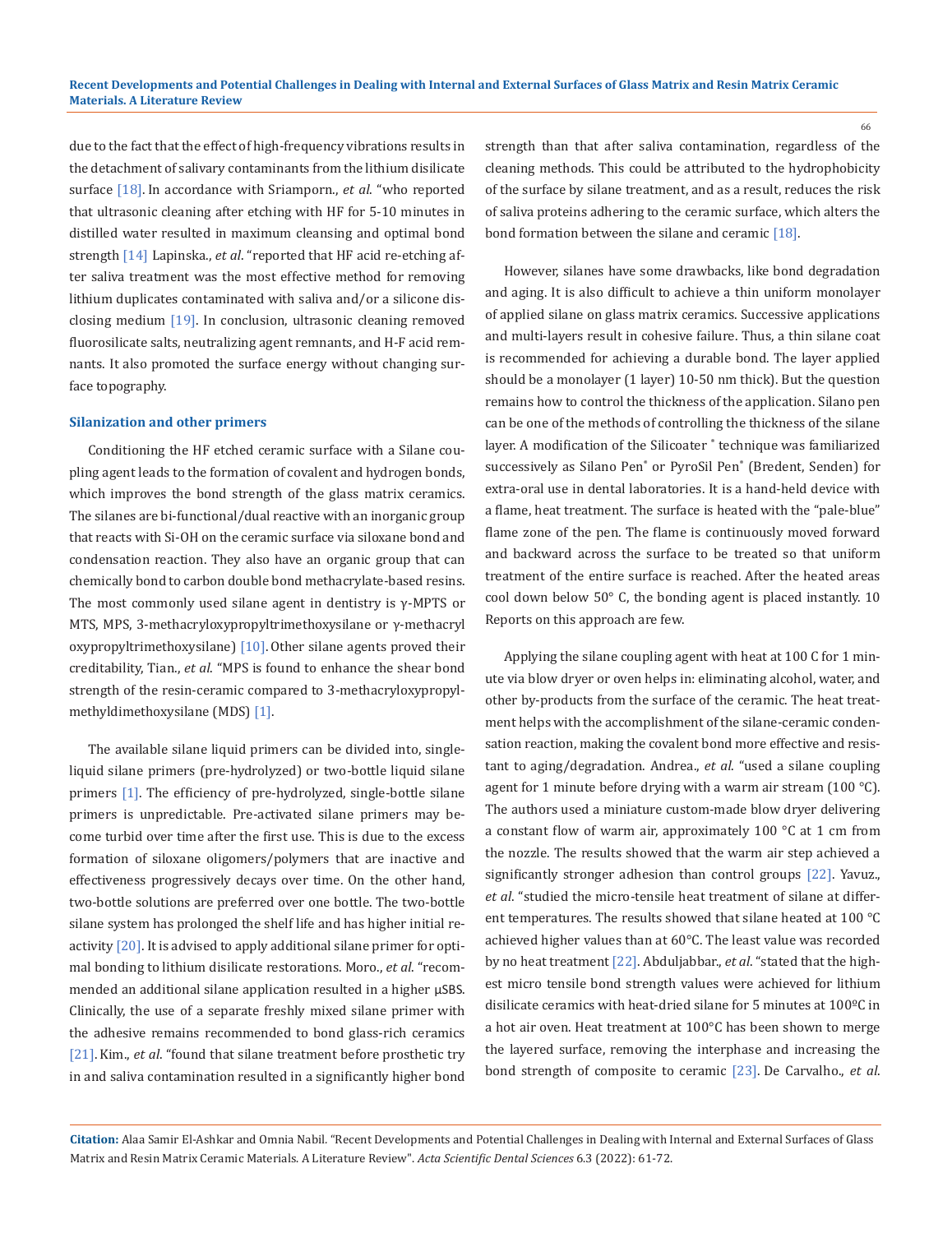"concluded that the heat treatment of the pre-hydrolyzed silane in an oven at 100 °C for 2 min or with hot air application at  $50\pm5$  °C for 1 min, was effective in increasing the bond strength values between the ceramic and resin cement [24].

## **Other ceramic primers**

Silane coupling agents are still the gold standard for adhesion promoters in dentistry. However, the bond degradation over time in the oral cavity is still a major concern. Recently, some approaches were tested to improve the bond durability, such as Silane molecule modification (synthesis) and the development of other coupling agents (such as multifunctional blends) [9].

Maruo., *et al*. "used a new silane agent of 8-MOTS (8-methacryloxyoctyl trimethoxy silane) molecule instead of conventional MTPS (γ-methacryloxypropyl trimethoxy silane) in the pre-treatment of lithium disilicate. The pre-treatment with 8-MOTS silane increased the initial bond strength between lithium disilicate glass ceramic and resin. This could be attributed to the fact that the 8-MOTS has a longer hydrocarbon chain than  $\gamma$  -MPTS. However, the bonding performance of 8-MOTS did not differ from that of  $γ$ -MPTS. This study did not investigate the durability of bond strength achieved with 8-MOTS [25].

A blended silane system has been shown to enhance shear bond strengths between resin cement and ceramics. Blended silanes of 1,2-bis (trimethoxysilyl) ethane (BTS) and MPS could significantly increase the shear bond strength after thermocycling [10].

For the Zirconia-reinforced lithium silicate, 10-methacryloyloxydecyl dihydrogen phosphate (MDP) containing cement is recommended to be used after silanization of the HF etched surface. This can be attributed to MDP reacting with zirconia, forming a chemical reaction at the interfacial level between the hydroxyl groups present as a passive coating of zirconium oxide on the ceramic surface and the phosphate ester monomers of the MDP. Also increasing fracture resistance [26].

## **Different external surface treatments modalities and comparisons**

Ceramic restorations must have smooth surfaces to yield optimum esthetics, biological and mechanical properties. Rough restoration surfaces enable staining and allow plaque accumulation and can also cause abrasion and wear of antagonistic teeth. To minimize these risks, the ceramic surfaces must be smoothened as much as possible, accomplished by polishing and glazing.

#### **Glazing and polishing methods**

There are two kinds of glazing: auto glazing and over glazing. In the auto glaze, porcelain glazes itself by forming a surface layer containing a glass phase. For 1-2 minutes, rapidly raise the temperature to the fusion temperature in order to melt the surface particles. Colorless add-on glazing low fusing glass is available as a spray, powder, or paste that can be painted or sprayed onto a previously fired crown surface and fired again. On the milled glass matrix ceramic surface, pigments, characterizing agents, and over glaze can be applied using the "Combined Firing Process." The combined firing processing is extremely efficient and produces a highly aesthetic result quickly and easily. Laser glazing has recently gained popularity because the energy provided by the glazing treatments favors viscous glass flow inside irregularities, eliminating the need for an additional firing step in traditional glazing techniques. Polishing before glazing is highly recommended because it improves the final surface outcome in terms of light reflectance due to better glaze spread and reduces surface defects. After intra-oral occlusal adjustments, some authors preferred polishing over re-glazing. The polishing efficiency is determined by the ceramic's microstructure, the size of the polishing paste particle, the duration of the polishing procedure, and the number of steps in the polishing protocol. Each of the aforementioned external surface modality has an effect on the material's enamel antagonist, flexure strength, and surface roughness.

## **Enamel wear**

Mulay., *et al*. "evaluated the wear of human enamel opposed by feldspathic leucite ceramics of different surface finishes. Four different surface finish methods were assessed: Auto-glazing, over glazing, polishing with the Shofu polishing kit (SHOFU Dental GmbH, Germany), polishing with DFS polishing wheels and paste. They concluded that porcelain should be polished instead of over-glazed, rationalizing that porcelain can inflict potential damage upon enamel. Enamel wear produced by polished porcelain is substantially less than auto-glazed and over-glazed porcelain. No significant difference was found in enamel wear when opposed by ceramic surfaces polished by two different methods [27].

Celtra Duo<sup>™</sup> (Dentsply, Degudent) zirconia reinforced lithium silicate has two post milling protocols. 1) Mill and cement, both of

**Citation:** Alaa Samir El-Ashkar and Omnia Nabil*.* "Recent Developments and Potential Challenges in Dealing with Internal and External Surfaces of Glass Matrix and Resin Matrix Ceramic Materials. A Literature Review". *Acta Scientific Dental Sciences* 6.3 (2022): 61-72.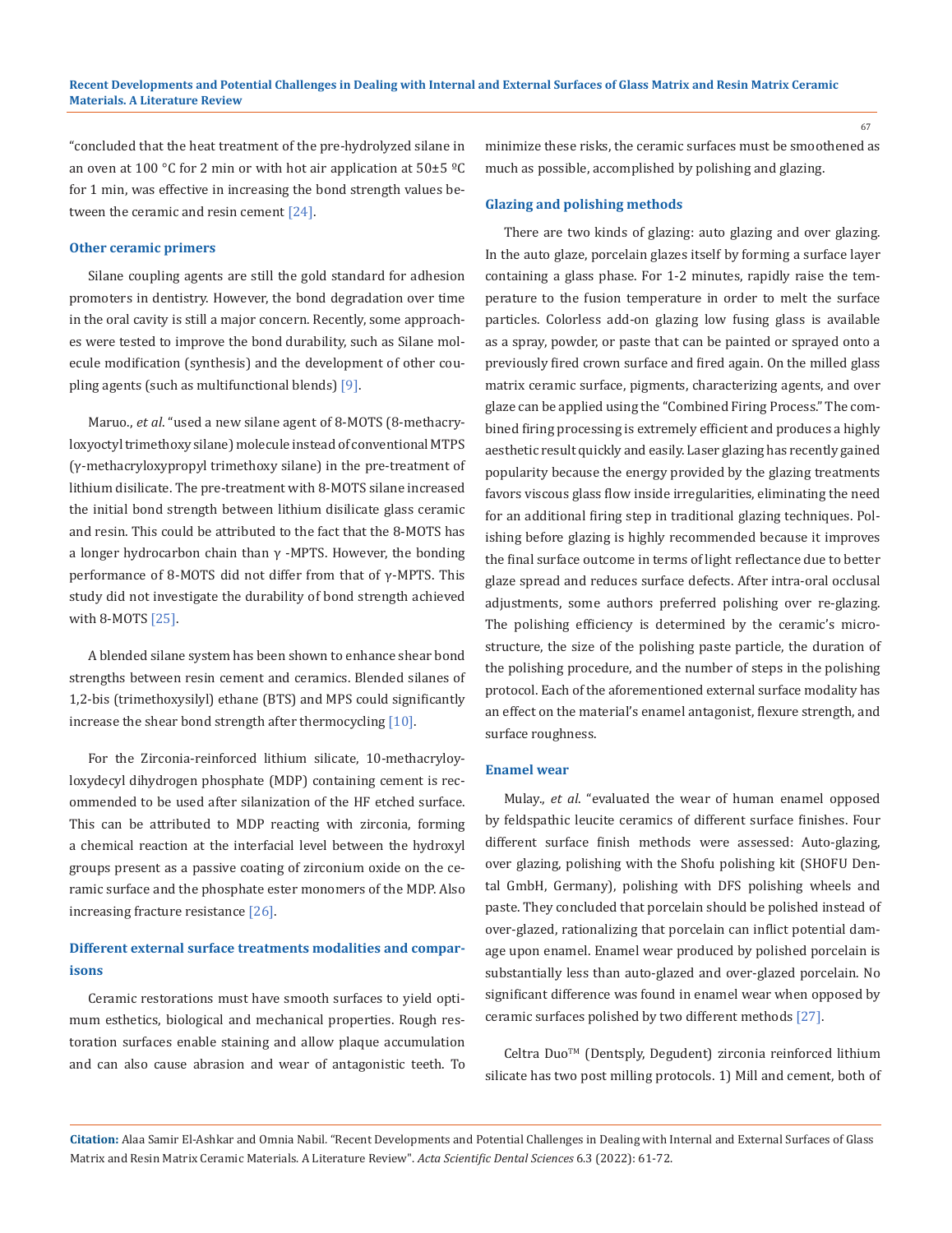which require only polishing prior to cementation.2) mill, glaze, and cement, which necessitates the use of a glaze prior to cementation. D'Arcangelo., *et al*. "[28] studied the wear of glazed Celtra Duo and polished Celtra Duo in comparison to enamel. Both had similar values, but the glaze fired Celtra Duo showed less wear than the ground Celtra Duo. De Angelis., *et al*. "[29] recommended the glaze firing cycle as an important procedure that may improve the wear resistance of zirconia reinforced lithium silicate based ceramic.

## **4.1.2.3. The effect of different finishing protocols on flexural strength**

Concerning the flexure strength*,* Mohammadibassir., *et al*. "study showed that the flexural strength of lithium disilicate ceramic after polishing with the OptraFine system (Ivoclar Vivadent AG) was similar to that after glazing. Owing to the finer diamond particles of the polishing paste, the system showed fewer surface flaws, cracks, porosities, and irregularities, which might be the reason for the increased flexural strength [30].

Mohammadibassir., *et al*. "reported that the three-step polishing kit with a polishing paste used for polishing of lithium disilicate (IPS e. max CAD) ceramics yields higher flexural strength than the two step kit. Despite similar surface roughness after polishing with the two systems. The author justified that it might be because of the extra step in the three-step process rather than the two-step method and the use of polishing paste with ultra-fine diamond paste. It is believed that application of diamond polishing paste decreases the surface roughness.30 Steiner., *et al*. "31 and Hanouf., *et al*. " [32] also reported that addition of a polishing step with diamond paste significantly improved surface smoothness of lithium disilicate allceramic systems. This may explain the lower surface roughness (both quality and quantity) in the three step + polish paste group in Mohammadibassir., *et al*. "[30].

## **The effect of different finishing protocols on surface roughness**

Vichi., *et al*. "found that manual finishing/polishing of Lithium disilicate and zirconia reinforced lithium silicate using Optra fine kit (Ivoclar Vivadent AG) and Vita polishing kit (Vita Zahnfabrik, Germany) for 60 seconds, allows glass ceramics to yield a higher gloss similar to the primary glaze layer [33] These findings were in agreement with Lawson., *et al*. "who reported less efficacy of the glazing paste when compared with 60-second manual polishing [34].

Regarding the material, zirconia reinforced lithium silicate (VITA Suprinity® , VITA Zahnfabrik) displayed higher polishability than lithium disilicate (IPS e.max CAD). Vichi., *et al*. "justified that the finer microstructure and zirconia oxides of zirconia reinforced lithium silicate allow the material to be more efficaciously polished [33]. Incesu., *et al*. "studied the effects of different polishing systems on feldspathic and fluoroapatite ceramics and compared them to glazing. The OptraFine polishing kit and paste application can be used as an alternative to re-glazing since it achieves the smoothest surface in both groups, comparable to the glazed [35].

Vo., *et al*. "lithium disilicate (IPS e.max CAD) treated with glazing spray had the highest superficial roughness among the finishing systems. This might be due to the surface irregularities underneath the glaze layer. Glazing spray was not able to uniformly coat all the irregularities, thus resulting in a superficial roughness [36]. Fasbinder., *et al*. "recommended polishing prior to glazing, thus minimizing surface irregularities and obtaining a homogenous glaze coating [37]. For the glaze paste, Vichi., *et al*. "found that the paste resulted in a different glaze spread ability on the ceramic surface, which led to a variation of gloss and refractive index values [33].

Sgura., *et al*. "compared the effect of the Co2 laser on the glazing of feldspathic and leucite-based ceramics and compared it to autoglazing. Continuous CO2 Laser was as effective as conventional oven auto-glaze when applied to the porcelain surface.In conclusion, CO2 laser can be used as a chairside alternative to auto-glaze, because it is less time-consuming and similar results with regard to mechanical properties, CO2 laser glazing resulted in an increase in micro-hardness and fracture toughness of porcelain restorations. 38 Regarding the colour parameters*,* CO2 laser was similar to auto-glaze in high surface gloss with no translucency or no colour changes [39].

### **Resin matrix ceramics**

The 2013 edition of the American Dental Association Code on Dental Procedures and Nomenclature defines the term "porcelain" as "pressed, fired, polished, or milled materials containing predominantly inorganic refractory compounds, including porcelain, glass, ceramics, and glass-ceramics [40]. Resin-matrix ceramics consist of an organic matrix heavily filled with ceramic particles. They are composed predominantly (> 50% by weight) of refractory inorganic compounds, irrespective of the presence of a less predominant organic phase (polymer) [40]. The inorganic composition of resin-

**Citation:** Alaa Samir El-Ashkar and Omnia Nabil*.* "Recent Developments and Potential Challenges in Dealing with Internal and External Surfaces of Glass Matrix and Resin Matrix Ceramic Materials. A Literature Review". *Acta Scientific Dental Sciences* 6.3 (2022): 61-72.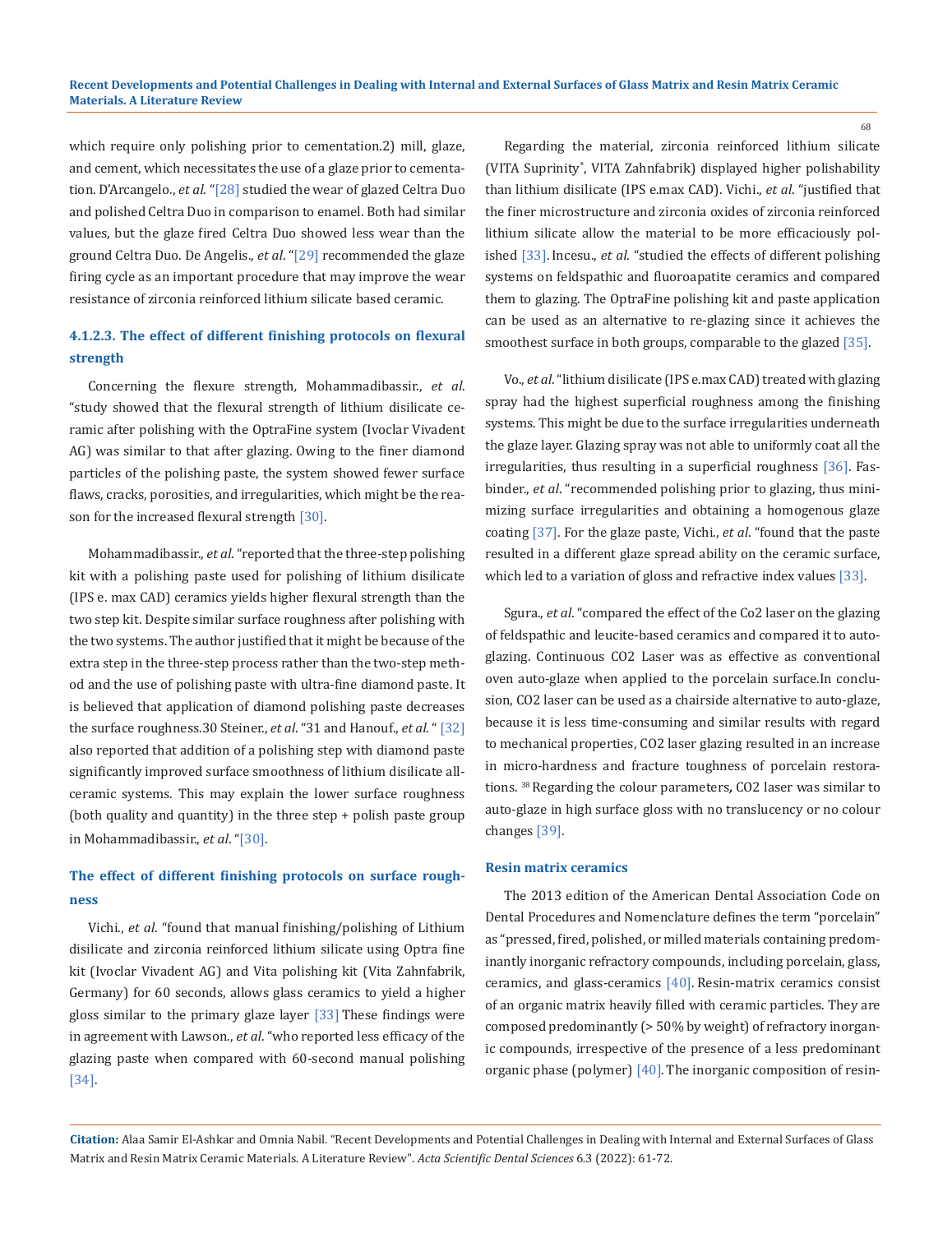matrix ceramics varies significantly; "Resin Nano Ceramic" as Lava Ultimate from 3M ESPE, is comprised of nanoceramic particles zirconia-silica nano-fillers in the form of dispersed or aggregated particles (79 percent by weight) and urethane dimethacrylate (UDMA) as the matrix [41]. VITA Enamic from VITA is a "Polymer Infiltrated Ceramic Network", a new type of interpenetrating phase material that has been developed (PICN). It has two interconnected threedimensional network structures: a polymer network reinforces the dominant fine-structure feldspar ceramic network (86 percent by weight or 75 percent by volume).<sup>41</sup>The "Flexible Nano Ceramic" CERASMART™ from GC is made up of small, uniformly dispersed alumina-barium-silicate particles embedded in a polymer matrix [40,41]. For CAD/CAM restorations, resin matrix ceramics are specifically designed. In comparison to other ceramic materials, the milling time in the CAM unit is reduced, and the milling burs have a longer lifespan. After milling, there is no requirement for glazing or crystallization cycles; surface polishing can create the final shine and smoothness of the restoration  $[41]$ .

# **Internal surface treatment protocols for resin matrix ceramics Chemical and mechanical surface treatment methods**

It's approved that surface conditioning is essential for optimum bonding in resin matrix ceramics. Attributable to their variation in inorganic composition, the internal surface treatment methods differ from one class to another. Several methods, including sandblasting 50 um of Al2O3 at 2 bar for 5 seconds and 5% HF for 60 seconds followed by silane application, have been used and mentioned in recent literature. Others recommended combining a universal adhesive containing MDP to increase the adhesive luting of Lava Ultimate and Vita Enamic [42].Demirtag., *et al*. "HF was effective for Vita Enamic. After silanation, the Vita Enamic should have higher shear bond strength than that of sandblasted Vita Enamic. This is due to the fact that the material has a silica-containing feldspathic matrix [43].

#### **Laser surface treatment**

Akpinar., *et al*. "reported that a femtosecond laser produces homogeneous roughness without causing structural changes and thermal damage on the material surface by avoiding heat transfer on the surface using ultrashort laser pulses [13]. Demirtag., *et al*. "concluded that femtosecond laser irradiation was found to be more effective than sandblasting or HF acid etching for both Vita Enamic and Lava Ultimate in terms of surface roughness and bond strength to resin cement. There is scarce evidence regarding the effect of the femtosecond laser on crack propagation and the monomer chemistry [43]. In Barutcigil., *et al*. "study, the Er: YAG laser showed comparable bond strength values to those of sandblasting and cojet groups in the Vita Enamic surface treatment evaluation. While the HF etching reported the highest value [44]. Femtosecond laser, HF, and sandblasting surface treatments followed by silanization are recommended to condition the surface of Vita Enamic restoration [43,44]. Femtosecond laser and surface priming with silane coupling agent is recommended to condition the surface of Lava Ultimate restoration. Resin nanoceramics such as CERASMART are similar to Lava Ultimate. Surface roughening prior to silane application seemed essentially significant. HF acid caused a superficial dissolution of the ceramic silica components and an ineffective low surface roughness. Yet, they achieved high bond strength values. When compared to Lava Ultimate, HF etching of Lava Ultimate resulted in lower bond strength. Similarly, sandblasting Al2O3-blasting (50 μm/1 bar) achieved similar bond strength values and strong roughness [9].

## **Different external surface treatments of resin matrix ceramics modalities and comparisons**

### **Using products' kit and customized polishing kits**

Sarikaya., *et al*. "evaluated the effects of different intraoral polishing kits on surface roughness of Vita Enamic, and Lava Ultimate material. Surface roughness values of Enamic specimens polished with Vita Enamic Polishing Kit (Vita Zahnfabrik, Germany), and Lava Ultimate specimens polished with Lava Meisinger Luster Polishing Kit (3M ESPE, MN, USA) have shown the lowest surface roughness values with no statistical difference from each other. For both ceramic types, there is no difference between Soflex (3M Espe, MN, USA) and shofu (custom kits) polished in terms of surface roughness. The authors'suggests that Soflex, and Shofu (Shofu Inc, Kyoto, Japan) may be used instead of the ceramics' own polishing kits [45].

### **Low viscosity coating, compositeand ceramic polishing kits**

Sagsoz., *et al*. "evaluated the staining resistance of Lava Ultimate, CERASMART, Vita Enamic, polished with two different kits, Liquid polish used with compared to a glazed glass-ceramic. The staining resistance of Vita Enamic and CERASMART were significantly higher than that of Lava Ultimate. Both ceramic and composite polishing kits can be used for resin ceramics. Liquid polish has limited indications for resin ceramics [46].

**Citation:** Alaa Samir El-Ashkar and Omnia Nabil*.* "Recent Developments and Potential Challenges in Dealing with Internal and External Surfaces of Glass Matrix and Resin Matrix Ceramic Materials. A Literature Review". *Acta Scientific Dental Sciences* 6.3 (2022): 61-72.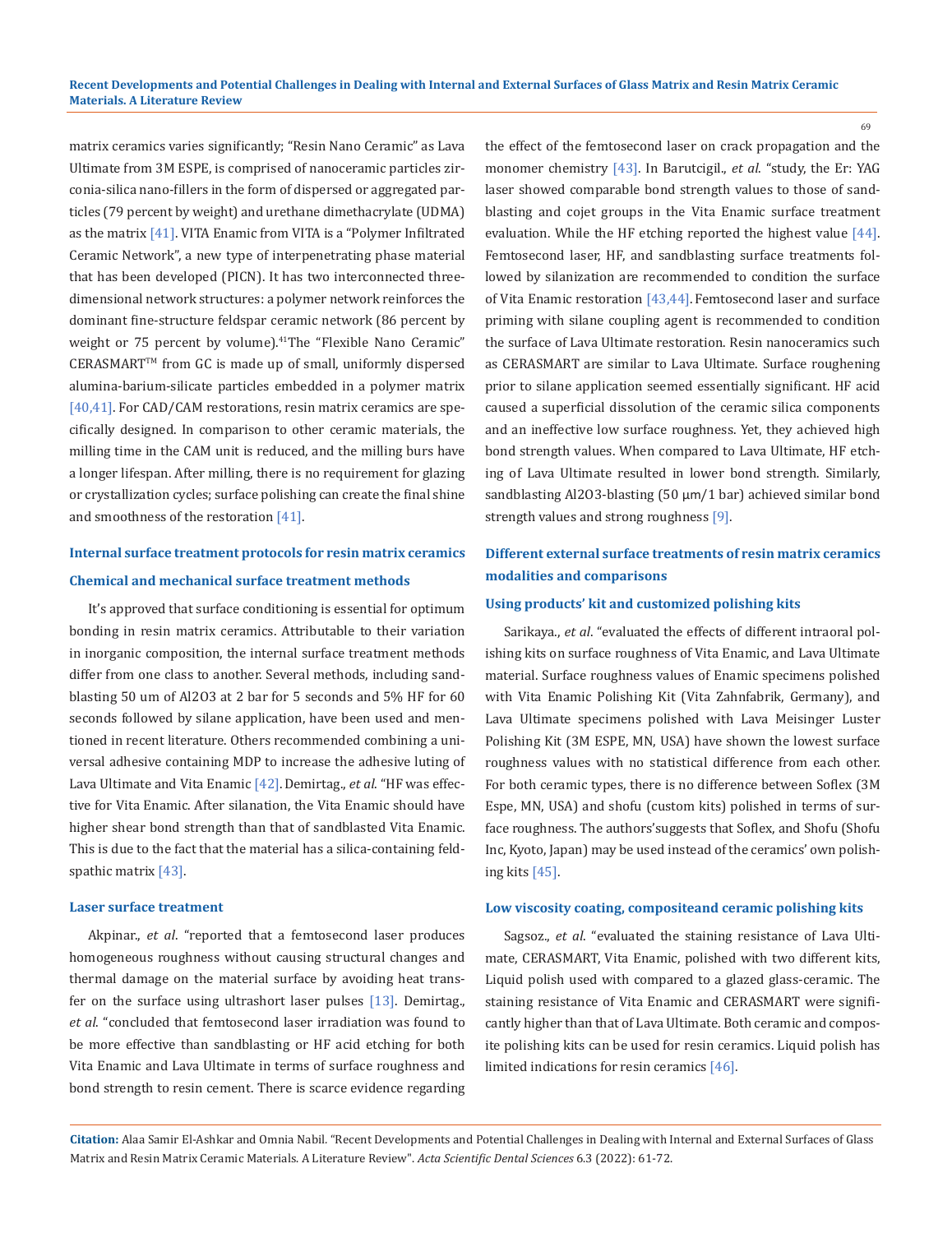## **Wear behavior of material and enamel wear**

A 6-month clinical evaluation of the wear amount of CERASMART and Vita Enamic single molar crowns and opposing natural teeth using 3D image alignment. Both groups received the same polishing protocol (GC05 Twist Polisher Kit, Meisinger). For the Vita Enamic, which showed the highest enamel wear, the author deduced that the early abrasion of the resin parts led to the exposure of the ceramic network, which is more abrasive in nature than enamel. For the same reason, the CERASMART showed a faster rate of loss of their polished surface in the first 3 months, which led to a higher degree of self-wear. Based on the Aladağ., *et al*. "findings, the resin matrix ceramics should be polished every 3 months, contrary to the manufacturer's recommendations for intraoral re-polishing every 6 months [47].

### **Intra-oral repair**

Resin ceramics have unique characteristics compared to ceramics. Their composition accepts addition and allows repairing intraorally. In general, grinding with water-cooled, medium grain diamond burs is one of the most common intra-oral repair protocols for resin matrix ceramics in clinical practice. Other methods such as, 5% HF, Cojet, and sandblasting were also reviewed in the literature. These studies recommended silane application after surface conditioning with universal bonding agent followed by low viscosity composite [9]. Recently, the Nd: YAG laser proved superiority over the tribochemical Silica-coating and no treatment groups in bonding indirect composite veneer layers to Lava Ultimate, CERASMART, and Vita Enamic. As regards the materials, the Vita Enamic group found that the tribochemical silica coating technique significantly improved the shear bond strength compared to laser treatment. The study advises whether an Nd: YAG laser should be used, taking into consideration the microstructure and composition of resin matrix ceramic materials and appropriate parameters for each material.

## **Conclusion**

One of the most essential factors of long-term clinical success is the correct bonding protocol between ceramics and resin cements. Recent research work into ceramic resin bonding has resulted in various new insights. Based on scientific and clinical evidence, it appears that glass ceramic restorations require HF etching and silanization as a chemical surface treatment method. However, the ideal way of bonding is still up for debate. Most of the research recommended either HF etching or air particle abrasion based on the resin matrix ceramic microstructure, yet the number of available resin matrix ceramic and resin cement bonding studies is small. Silanization is still the most approved primer, and new monomers have shown promise in ceramic resin bonding. More lab investigations mimicking the oral environment are required for more reliable results. Clinical investigations on the effects of post-milling procedures such as polishing, glazing, and re-glazing are rare, and should be encouraged. However, the enormous number of variables such as differences in ceramic type, microstructure, and processing mode that influence the final outcome of exterior surface treatments should be considered. This review revealed the need for standardisation of methodologies, enabling comparisons between researches.

## **Bibliography**

- 1. T Tian., *et al*[. "Aspects of bonding between resin luting cements](file:///E:/ACTA%20PDF%20Data/ASDS/ASDS-22-RA-009/Aspects%20of%20bonding%20between%20resin%20luting%20cements%20and%20glass%20ceramic%20materials)  [and glass ceramic materials".](file:///E:/ACTA%20PDF%20Data/ASDS/ASDS-22-RA-009/Aspects%20of%20bonding%20between%20resin%20luting%20cements%20and%20glass%20ceramic%20materials) *Dental Materials* 30 (2014): [e147-e162.](file:///E:/ACTA%20PDF%20Data/ASDS/ASDS-22-RA-009/Aspects%20of%20bonding%20between%20resin%20luting%20cements%20and%20glass%20ceramic%20materials)
- 2. R Ramakrishnaiah., *et al*[. "The Effect of Lithium Disilicate Ce](https://www.researchgate.net/publication/323665370_The_Effect_of_Lithium_Disilicate_Ceramic_Surface_Neutralization_on_Wettability_of_Silane_Coupling_Agents_and_Adhesive_Resin_Cements)[ramic Surface Neutralization on Wettability of Silane Coupling](https://www.researchgate.net/publication/323665370_The_Effect_of_Lithium_Disilicate_Ceramic_Surface_Neutralization_on_Wettability_of_Silane_Coupling_Agents_and_Adhesive_Resin_Cements)  [Agents and Adhesive Resin Cements".](https://www.researchgate.net/publication/323665370_The_Effect_of_Lithium_Disilicate_Ceramic_Surface_Neutralization_on_Wettability_of_Silane_Coupling_Agents_and_Adhesive_Resin_Cements) *Silicon* 10 (2018): 2391- [2397.](https://www.researchgate.net/publication/323665370_The_Effect_of_Lithium_Disilicate_Ceramic_Surface_Neutralization_on_Wettability_of_Silane_Coupling_Agents_and_Adhesive_Resin_Cements)
- 3. GC Lopes., *et al*[. "Does a Self-etching Ceramic Primer Improve](https://pubmed.ncbi.nlm.nih.gov/30106332/)  [Bonding to Lithium Disilicate Ceramics? Bond Strengths and](https://pubmed.ncbi.nlm.nih.gov/30106332/)  FESEM Analyses". *[Operative Dentistry](https://pubmed.ncbi.nlm.nih.gov/30106332/)* 44 (2019): 210-218.
- 4. D Sundfeld., *et al*[. "The Effect of Hydrofluoric Acid Concentra](https://pubmed.ncbi.nlm.nih.gov/27982186/)[tion and Heat on the Bonding to Lithium Disilicate Glass Ce](https://pubmed.ncbi.nlm.nih.gov/27982186/)ramic". *[Brazilian Dental Journal](https://pubmed.ncbi.nlm.nih.gov/27982186/)* 27 (2016): 727-733.
- 5. DM Mallikarjuna., *et al*[. "Comparative evaluation of lithium di](https://pubmed.ncbi.nlm.nih.gov/30589010/)[silicate ceramic surface and bond strength to dentin surface](https://pubmed.ncbi.nlm.nih.gov/30589010/) [after treatment with hydrofluoric acid and acidulated phos](https://pubmed.ncbi.nlm.nih.gov/30589010/)phate fluoride gel: An *In Vitro* study". *[Indian Journal of Dental](https://pubmed.ncbi.nlm.nih.gov/30589010/) Research* [29 \(2018\): 794-798.](https://pubmed.ncbi.nlm.nih.gov/30589010/)
- 6. [E Volkel T and Braziulis. "Monobond etch and prime".](https://www.ivoclar.com/en_in/products/cementation/monobond-etch---prime) *Scientific [Documentation](https://www.ivoclar.com/en_in/products/cementation/monobond-etch---prime)* (2015).
- 7. A Straface., *et al*[. "HF etching of CAD/CAM materials: influence](https://www.ncbi.nlm.nih.gov/pmc/articles/PMC6686502/)  [of HF concentration and etching time on shear bond strength".](https://www.ncbi.nlm.nih.gov/pmc/articles/PMC6686502/)  *[Head and Face Medicine](https://www.ncbi.nlm.nih.gov/pmc/articles/PMC6686502/)* 15 (2019): 21.
- 8. CO Uwalaka., *et al*[. "Effect of sandblasting, etching and resin](https://pubmed.ncbi.nlm.nih.gov/30072165/) [bonding on the flexural strength/bonding of novel glass-ce](https://pubmed.ncbi.nlm.nih.gov/30072165/)ramics". *Dental Materials* [34 \(2018\): 1566-1577.](https://pubmed.ncbi.nlm.nih.gov/30072165/)

**Citation:** Alaa Samir El-Ashkar and Omnia Nabil*.* "Recent Developments and Potential Challenges in Dealing with Internal and External Surfaces of Glass Matrix and Resin Matrix Ceramic Materials. A Literature Review". *Acta Scientific Dental Sciences* 6.3 (2022): 61-72.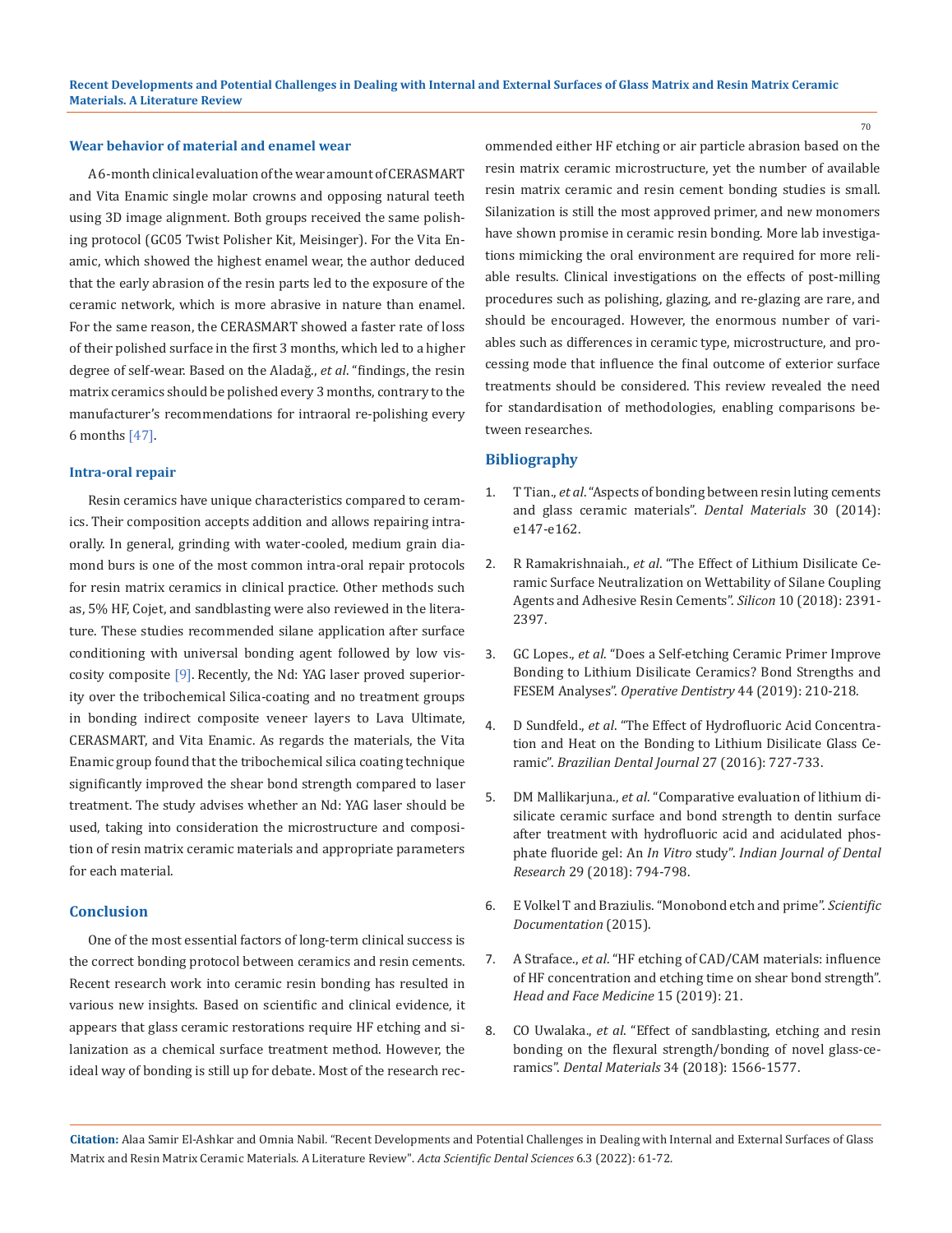## **Recent Developments and Potential Challenges in Dealing with Internal and External Surfaces of Glass Matrix and Resin Matrix Ceramic Materials. A Literature Review**

- 9. T Strasser., *et al*[. "Roughness, surface energy, and superficial](https://pubmed.ncbi.nlm.nih.gov/29404810/)  [damages of CAD/CAM materials after surface treatment".](https://pubmed.ncbi.nlm.nih.gov/29404810/) *Clin[ical Oral Investigations](https://pubmed.ncbi.nlm.nih.gov/29404810/)* 22 (2018): 2787-2797.
- 10. JP Matinlinna., *et al*[. "Silane adhesion mechanism in dental ap](https://pubmed.ncbi.nlm.nih.gov/28969848/)[plications and surface treatments: A review".](https://pubmed.ncbi.nlm.nih.gov/28969848/) *Dental Materials* [34 \(2018\): 13-28.](https://pubmed.ncbi.nlm.nih.gov/28969848/)
- 11. A Mirhashemi., *et al*[. "Evaluation of Different Types of Lasers](https://pubmed.ncbi.nlm.nih.gov/29123628/)  [in Surface Conditioning of Porcelains: A Review Article".](https://pubmed.ncbi.nlm.nih.gov/29123628/) *Journal of [Lasers in Medical Science](https://pubmed.ncbi.nlm.nih.gov/29123628/)* 8 (2017): 101-111.
- 12. L Liu., *et al*[. "Effect of Nd: YAG laser irradiation on surface](https://pubmed.ncbi.nlm.nih.gov/23828494/)  [properties and bond strength of zirconia ceramics".](https://pubmed.ncbi.nlm.nih.gov/23828494/) *Lasers in Medical Science* [30 \(2015\): 627-634.](https://pubmed.ncbi.nlm.nih.gov/23828494/)
- 13. YZ Akpinar., *et al*[. "Effect of Femtosecond Laser Treatment on](https://pubmed.ncbi.nlm.nih.gov/25790117/)  [the Shear Bond Strength of a Metal Bracket to Prepared Por](https://pubmed.ncbi.nlm.nih.gov/25790117/)celain Surface". *[Photomedicine and Laser Surgery](https://pubmed.ncbi.nlm.nih.gov/25790117/)* 33 (2015): [206-212.](https://pubmed.ncbi.nlm.nih.gov/25790117/)
- 14. T Sriamporn., *et al*[. "Effect of Different Neutralizing Agents on](https://pubmed.ncbi.nlm.nih.gov/31170767/)  [Feldspathic Porcelain Etched by Hydrofluoric Acid".](https://pubmed.ncbi.nlm.nih.gov/31170767/) *European [Journal of Dentistry](https://pubmed.ncbi.nlm.nih.gov/31170767/)* 13 (2019): 75-81.
- 15. A Aladağ., *et al*[. "Effect of Different Cleaning Regimens on the](file:///E:/ACTA%20PDF%20Data/ASDS/ASDS-22-RA-009/Effect%20of%20Different%20Cleaning%20Regimens%20on%20the%20Adhesion%20of%20Resin%20to%20Saliva-Contaminated%20Ceramics)  [Adhesion of Resin to Saliva-Contaminated Ceramics".](file:///E:/ACTA%20PDF%20Data/ASDS/ASDS-22-RA-009/Effect%20of%20Different%20Cleaning%20Regimens%20on%20the%20Adhesion%20of%20Resin%20to%20Saliva-Contaminated%20Ceramics) *Journal [of Prosthodontics](file:///E:/ACTA%20PDF%20Data/ASDS/ASDS-22-RA-009/Effect%20of%20Different%20Cleaning%20Regimens%20on%20the%20Adhesion%20of%20Resin%20to%20Saliva-Contaminated%20Ceramics)* 24 (2015): 136-145.
- 16. F Yoshida., *et al*[. "Influence of surface treatment of contami](https://pubmed.ncbi.nlm.nih.gov/26632235/)[nated lithium disilicate and leucite glass ceramics on surface](https://pubmed.ncbi.nlm.nih.gov/26632235/)  [free energy and bond strength of universal adhesives".](https://pubmed.ncbi.nlm.nih.gov/26632235/) *Dental [Materials Journal](https://pubmed.ncbi.nlm.nih.gov/26632235/)* 34 (2015): 855-862.
- 17. DM Dos Santos., *et al*[. "Bond strength of lithium disilicate after](https://www.ncbi.nlm.nih.gov/pmc/articles/PMC7018474/)  [cleaning methods of the remaining hydrofluoric acid".](https://www.ncbi.nlm.nih.gov/pmc/articles/PMC7018474/) *Journal [of Clinical and Experimental Dentistry](https://www.ncbi.nlm.nih.gov/pmc/articles/PMC7018474/)* 12 (2020): e103-e107.
- 18. HJ Kim., *et al*[. "Effects of silane treatment on salivary protein](https://www.tandfonline.com/doi/abs/10.1080/01694243.2020.1733368)  [contamination during the bonding of lithium disilicate ce](https://www.tandfonline.com/doi/abs/10.1080/01694243.2020.1733368)ramic". *[Journal of Adhesion Science and Technology](https://www.tandfonline.com/doi/abs/10.1080/01694243.2020.1733368)* 34 (2020): [1885-1897.](https://www.tandfonline.com/doi/abs/10.1080/01694243.2020.1733368)
- 19. B Lapinska., *et al*[. "Effect of Surface Cleaning Regimen on Glass](https://pubmed.ncbi.nlm.nih.gov/30678247/)  [Ceramic Bond Strength".](https://pubmed.ncbi.nlm.nih.gov/30678247/) *Molecules* 24.3 (2019): 389.
- 20. R Ramakrishnaiah., *et al*[. "Two-step vs. one-step conditioning](https://www.researchgate.net/publication/324075896_Two-step_vs_one-step_conditioning_systems_and_adhesive_interface_of_glass_ceramic_surface_and_resin_systems)  [systems and adhesive interface of glass ceramic surface and](https://www.researchgate.net/publication/324075896_Two-step_vs_one-step_conditioning_systems_and_adhesive_interface_of_glass_ceramic_surface_and_resin_systems)  resin systems". *[Journal of Adhesion Science and Technology](https://www.researchgate.net/publication/324075896_Two-step_vs_one-step_conditioning_systems_and_adhesive_interface_of_glass_ceramic_surface_and_resin_systems)* 32 [\(2018\): 1952-1963.](https://www.researchgate.net/publication/324075896_Two-step_vs_one-step_conditioning_systems_and_adhesive_interface_of_glass_ceramic_surface_and_resin_systems)
- 21. AFV Moro., *et al*[. "Effect of prior silane application on the bond](https://pubmed.ncbi.nlm.nih.gov/28385437/)  [strength of a universal adhesive to a lithium disilicate ceram](https://pubmed.ncbi.nlm.nih.gov/28385437/)ic". *[Journal of Prosthetic Dentistry](https://pubmed.ncbi.nlm.nih.gov/28385437/)* 118 (2017): 666-671.
- 22. T Abduljabbar., *et al*[. "Influence of silane and heated silane on](https://pubmed.ncbi.nlm.nih.gov/27375687/)  [the bond strength of lithium disilicate ceramics - An](https://pubmed.ncbi.nlm.nih.gov/27375687/) *in vitro* study". *[Journal of Pakistan Medical Association](https://pubmed.ncbi.nlm.nih.gov/27375687/)* 32 (2016): 550- [554.](https://pubmed.ncbi.nlm.nih.gov/27375687/)
- 23. RF De Carvalho., *et al*[. "Heat Treatment of Pre-hydrolyzed si](https://pubmed.ncbi.nlm.nih.gov/25672383/)[lane increases adhesion of phosphate monomer-based resin](https://pubmed.ncbi.nlm.nih.gov/25672383/)  cement to glass ceramic". *[Brazilian Dental Journal](https://pubmed.ncbi.nlm.nih.gov/25672383/)* 26 (2015): [44-49.](https://pubmed.ncbi.nlm.nih.gov/25672383/)
- 24. Y Maruo., *et al*[. "Does 8-methacryloxyoctyl trimethoxy silane](https://pubmed.ncbi.nlm.nih.gov/27890356/)  [\(8-MOTS\) improve initial bond strength on lithium disilicate](https://pubmed.ncbi.nlm.nih.gov/27890356/)  glass ceramic?" *Dental Materials* [33 \(2017\): e95-e100.](https://pubmed.ncbi.nlm.nih.gov/27890356/)
- 25. [TA Hamza and RM Sherif. "Fracture Resistance of Monolithic](https://pubmed.ncbi.nlm.nih.gov/29044828/)  [Glass-Ceramics Versus Bilayered Zirconia-Based Restora](https://pubmed.ncbi.nlm.nih.gov/29044828/)tions". *[Journal of Prosthodontics](https://pubmed.ncbi.nlm.nih.gov/29044828/)* 28 (2019): e259-e264.
- 26. G Mulay., *et al*[. "An evaluation of wear of human enamel op](https://pubmed.ncbi.nlm.nih.gov/26929496/)[posed by ceramics of different surface finishes".](https://pubmed.ncbi.nlm.nih.gov/26929496/) *The Journal of [Indian Prosthodontic Society](https://pubmed.ncbi.nlm.nih.gov/26929496/)* 15 (2015): 111-118.
- 27. CD'Arcangelo., *et al*[. "Wear properties of dental ceramics and](https://pubmed.ncbi.nlm.nih.gov/26553254/)  [porcelains compared with human enamel".](https://pubmed.ncbi.nlm.nih.gov/26553254/) *Journal of Prosthetic Dentistry* [115 \(2016\): 350-355.](https://pubmed.ncbi.nlm.nih.gov/26553254/)
- 28. F De Angelis., *et al*[. "Wear Properties of Different Additive Re](https://pubmed.ncbi.nlm.nih.gov/32053459/)[storative Materials Used for Onlay/Overlay Posterior Restora](https://pubmed.ncbi.nlm.nih.gov/32053459/)tions". *[Operative Dentistry](https://pubmed.ncbi.nlm.nih.gov/32053459/)* 45 (2020): E156-E166.
- 29. M Mohammadibassir., *et al*[. "Effect of Two Polishing Systems](https://pubmed.ncbi.nlm.nih.gov/28273681/)  [on Surface Roughness, Topography, and Flexural Strength of a](https://pubmed.ncbi.nlm.nih.gov/28273681/)  [Monolithic Lithium Disilicate Ceramic".](https://pubmed.ncbi.nlm.nih.gov/28273681/) *Journal of Prosthodontics* [28 \(2019\): e172-e180.](https://pubmed.ncbi.nlm.nih.gov/28273681/)
- 30. R Steiner., *et al*[. "Adjusting dental ceramics: An](https://pubmed.ncbi.nlm.nih.gov/25794914/) *in vitro* evalu[ation of the ability of various ceramic polishing kits to mimic](https://pubmed.ncbi.nlm.nih.gov/25794914/)  glazed dental ceramic surface". *[Journal of Prosthetic Dentistry](https://pubmed.ncbi.nlm.nih.gov/25794914/)* [113 \(2015\): 616-622.](https://pubmed.ncbi.nlm.nih.gov/25794914/)
- 31. A Hanouf., *et al*[. "Comparison of Surface Roughness of Ceram](https://www.researchgate.net/publication/277064255_Comparison_of_Surface_Roughness_of_Ceramics_after_Polishing_with_Different_Intraoral_Polishing_Systems_using_Profilometer_and_SEM)[ics after Polishing with Different Intraoral Polishing Systems](https://www.researchgate.net/publication/277064255_Comparison_of_Surface_Roughness_of_Ceramics_after_Polishing_with_Different_Intraoral_Polishing_Systems_using_Profilometer_and_SEM)  using Profilometer and SEM". *[Journal of Dental Health, Oral](https://www.researchgate.net/publication/277064255_Comparison_of_Surface_Roughness_of_Ceramics_after_Polishing_with_Different_Intraoral_Polishing_Systems_using_Profilometer_and_SEM)  [Disorders and Therapy](https://www.researchgate.net/publication/277064255_Comparison_of_Surface_Roughness_of_Ceramics_after_Polishing_with_Different_Intraoral_Polishing_Systems_using_Profilometer_and_SEM)* (2015).

**Citation:** Alaa Samir El-Ashkar and Omnia Nabil*.* "Recent Developments and Potential Challenges in Dealing with Internal and External Surfaces of Glass Matrix and Resin Matrix Ceramic Materials. A Literature Review". *Acta Scientific Dental Sciences* 6.3 (2022): 61-72.